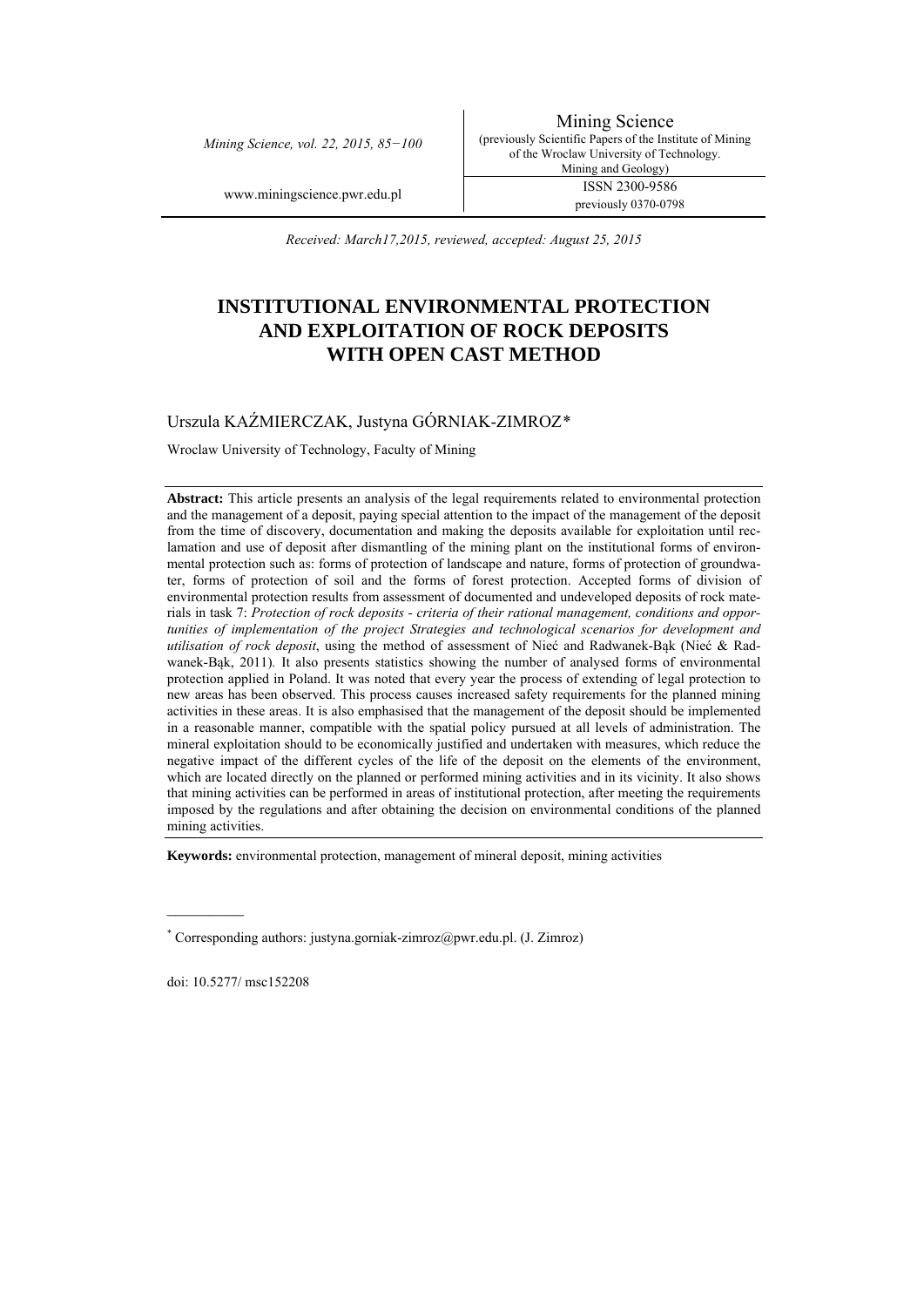### INTRODUCTION

Poland has a great biodiversity as a result of active measures intended for the protection of the environment. One of the aspects of state spatial policy is the increase of protected areas and forests and the establishment of the Polish ecological system, which is included in the European system NATURA 2000. There are many forms of environmental protection as well as many areas with special protection status in the territory of Poland (Fig. 1) (Ptak & Kasztelewicz, 2011; Figlarska-Warchoł & Matlak, 2012). According to the data presented in Table 1 the increase of the protected area has caused about 32% of the country to be covered by different forms of nature conservation. It is also noteworthy that about 30% of the country is covered by forests, which are only partially within the protected areas. It is impossible not to mention the Natura 2000 areas, which according to (Kasztelewicz & Ptak, 2011) currently cover about 20% of the land area of Poland and only partially overlap with forests and other forms of legal protection.



Fig. 1. Forms of land protection (Kasztelewicz & Ptak, 2011)

The currently observed process of legal protection of the increasing areas and conditions for the protection of soil and water cause an increase in the required conditions for mining activities and the associated higher direct and indirect costs of such protection. An additional problem is the depletion of resources in the non-conflict areas, resulting in drawing attention to the resources in protected areas (Kaźmierczak, 2003). This is a serious problem because, for example, in Lower Silesia, which is the most valuable area of Poland regarding rock resources, in 2011 over 22% of the exploited deposits were located in legally protected areas (Kaźmierczak & Kaźmierczak, 2012). Additionally, there are many conditions concerning the protection of soil, water and forests. Environmental aspects play an important role in the management of rock ma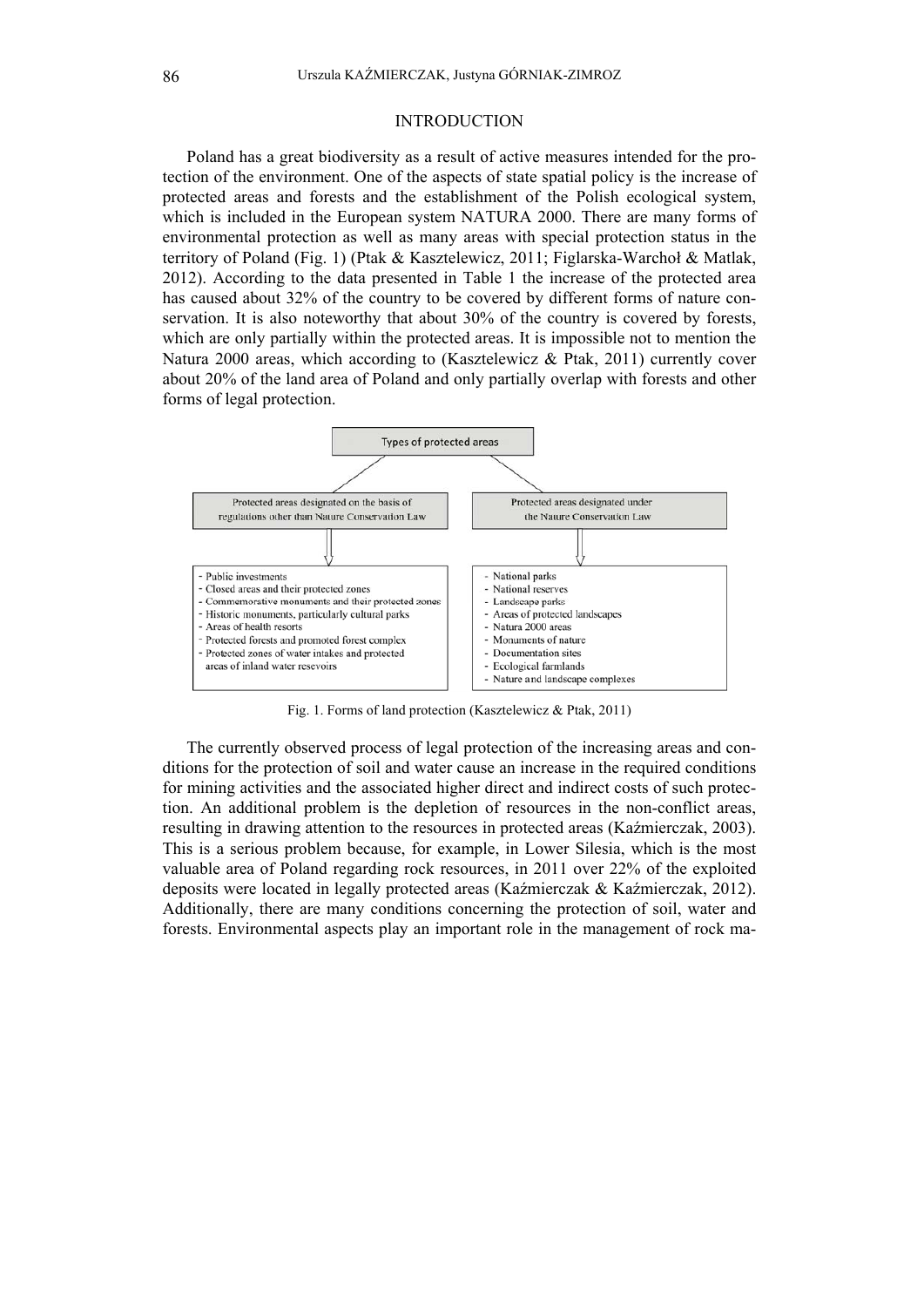terials. Mining activity is legally obliged to comply with the principles of environmental protection at every stage of its activity in the life cycle of the project. So it seems important to be aware of the environmental requirements concerning the life cycle of the deposit, from its documentation until the liquidation of the post-mining plant, including the assessment of the effects of this protection. Therefore, the legal conditions of the protection of nature, waters, forests and soils were analysed, focusing on the impact on the management of deposit from its documentation to the liquidation of the mine plant, which means rehabilitation and development of the area after mining ceases.

| Forms of nature conservation         | Area (in thousands ha) |      |        |        |
|--------------------------------------|------------------------|------|--------|--------|
|                                      | 1990                   | 1995 | 2003   | 2010   |
| Protected areas:                     | 6073                   | 8146 | 10 173 | 10 102 |
| <b>National Parks</b>                | 166                    | 270  | 315    | 315    |
| <b>Nature Reserves</b>               | 117                    | 121  | 161    | 174    |
| Landscape Parks                      | 1215                   | 1931 | 2489   | 2514   |
| Areas of protected landscape         | 4575                   | 5783 | 7081   | 6969.0 |
| Other forms                          |                        | 41   | 128    | 130.9  |
| Protected areas as % of the country: | 19,4                   | 26,1 | 32.5   | 32,5   |

Table 1. Increase of the area covered by various forms of nature conservation in Poland in 1990-2010 (based on "Kasztelewicz & Ptak, 2011; Kacprzyk et al, 2006)

# ENVIRONMENT PROTECTION IN MINING ACTIVITIES

According to Art. 6 item 1 of the Nature Conservation Act of 16 April 2004 (Dz.U. 2004.92.880) institutional forms of nature and landscape protection are: national parks, nature reserves, landscape parks, protected landscape areas, Natura 2000 areas, monuments of nature, documentation sites, ecological farmlands, nature and landscape complexes and the protection of plant, animal and fungal species. At present, the Polish system of protected areas consists of 23 National Parks, 120 landscape parks, 418 areas of protected landscape, 1441 nature reserves, 164 documentation sites, 6798 ecological farmlands, 214, nature and landscape complexes and 35 320 monuments of nature. These areas cover approximately one third of the country (Bochenek, 2011). In addition, a significant form of protection is the network of Natura 2000, which already consists of approximately 1500 sites. Also water as an integral part of the environment is protected in the form of maintenance and improvement of water quality. Therefore, in the 1986-1989 the system of Main Groundwater Reservoirs was established. Water in these reservoirs is characterised by the most favourable conditions for their use. Soils and forests are subject to legal protection in accord with the Act of 3 February 1995 *on The protection of farmland and forest* (Dz.U. 1995.16.78).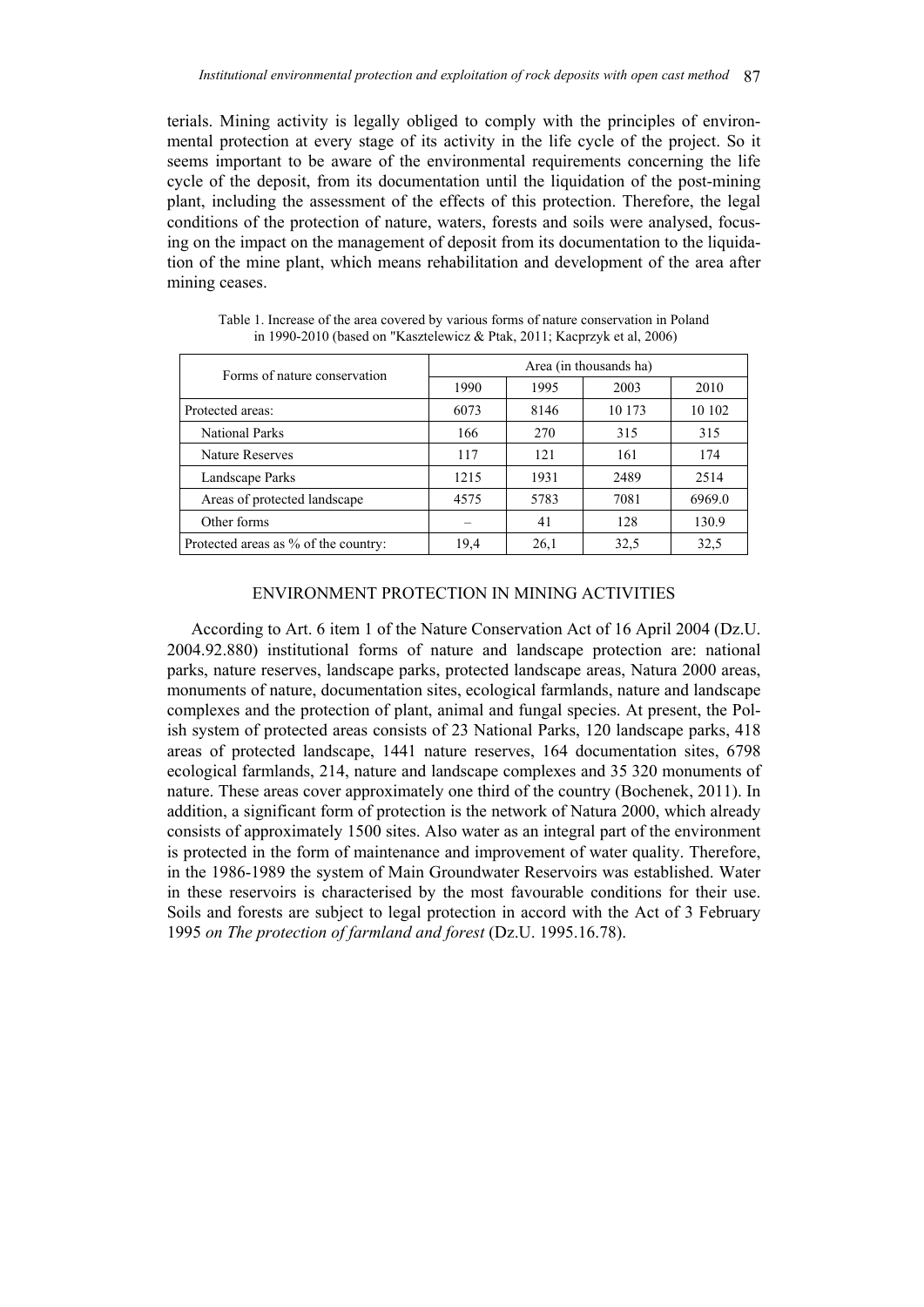#### ACCESS TO DEPOSIT

The Act, which regulates all components of the environment and determines general principles and basic definitions, is the Act of 27 April 2001 *on Environment Protection* (Dz.U.2001.62.627). It defines the protection of mineral deposits, which is based on rational management of resources and the comprehensive utilisation of minerals, including accompanying minerals (Dz.U. 2001.62.627, Art. 125). This Act also stipulates that the exploitation of a mineral deposit should be conducted in a commercially reasonable manner, using measures that reduce damage to the environment and ensuring the rational exploitation and mineral use (Dz.U. 2001.62.627, Art. 126 sec.1). In addition, the entity, which begins exploitation of mineral deposit or carries out this exploitation is required to undertake the necessary measures to protect the resources of the deposit, and to protect the soil and surface and ground water, gradually rehabilitate the post–exploitation areas and restore the proper state of other natural elements (Dz.U.2001.62.627, Art. 126 sec. 2). This Act refers to specific provisions, such as: *Geological and Mining Law, The Protection of Nature, The protection of agricultural and forest, Water Law, etc,* designating for them a general legal framework by determining general principles of the protection of the environment compatible with European Union legislation.

#### LOCATION OF DEPOSITS IN LEGALLY PROTECTED AREAS

The main aspect of the effect of the impact of the environmental protection on the management of mineral deposits is the location of the documented deposits within the boundaries of protected areas. Such a location can cause blocking of part of the resources and even the inability of their exploitation. Indeed, under the *Nature Conservation Law*, any mining activities are prohibited in reserves and national parks, (Dz.U.2004.92.880, Art. 15 sec. 8). However, there is the possibility of exploitation of deposits if the Minister responsible for the environment, by the way of administrative decision, would make exceptions to the prohibitions in the National Park. Such activities, however, may not result in an adverse impact on wildlife in the park. Similarly, the General Director for Environmental Protection may permit some exceptions to the prohibitions in the wildlife reserve. The voivodeship regional councils may (but need not) introduce a total ban on the exploitation of minerals in the resolutions establishing landscape parks and areas of protected landscape. However, implementation of projects that may significantly affect the environment in these areas, including exploitation of mineral resources may be possible, if the completed procedure of environmental impact assessment demonstrates no adverse impact on wildlife in the landscape parks or significant negative impact on the environment (Dz.U.2004.92.880, Art. 17 and 24).

The situation is similar in the case of resolutions of local municipality councils that establish such forms of nature protection as: nature and landscape complex, ecological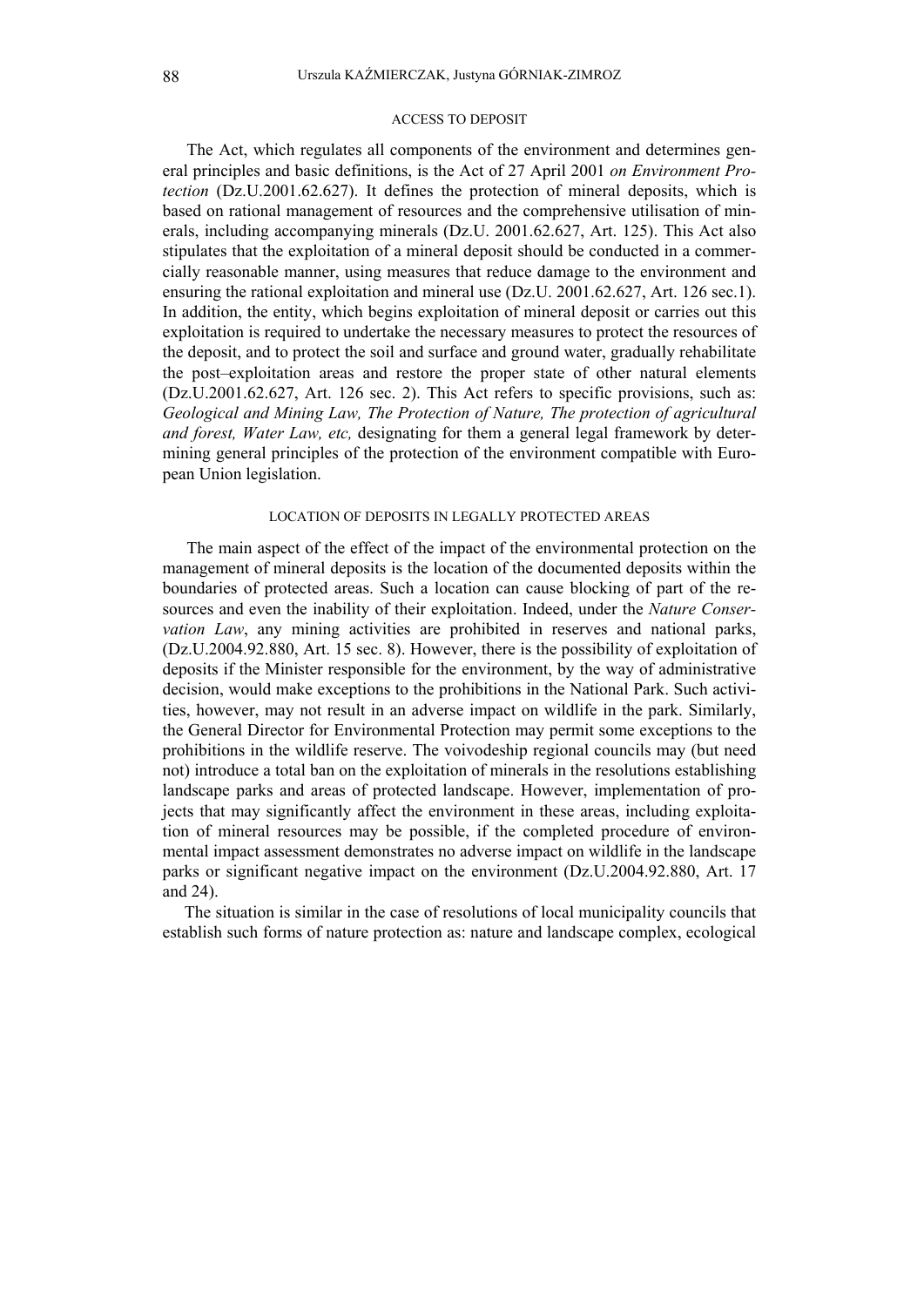farmlands, documentation sites and monuments of nature. However, it is almost certain that the decision-making body would qualify the projects concerning the exploitation of proven deposits, located in the protected areas for environmental impact assessment (Badera, 2010). Exemption from this requirement concerns only aggregate deposits of up to 2 hectares and annual production to 20 thousand m<sup>3</sup>. On the other hand, in the case of deposits located in Natura 2000 area, the *Nature Conservation Act* does not ban the exploitation of minerals. However any project, even located outside this area, may be prohibited if it is proved to have negative impact on the objectives of conservation. This depends on the results of the environmental impact assessment.

#### PROCEDURE OF ENVIRONMENTAL IMPACT ASSESSMENT

The implementation of planned projects, which may always or may possibly have a significant impact on the environment, requires an environmental impact assessment (Kasztelewicz & Ptak, 2009). Types of projects classified as projects, which may affect the environment significantly are defined in the Ordinance of 9 November 2010 *on Projects, which may affect the environment significantly* (Dz.U. 2010.213.1397)*.*  According to this ordinance projects which may always affect the environment significantly are for example, exploitation of minerals from the deposit with open cast method on a mining area not less than 25 ha and installations for processing minerals in quantities of not less than  $100\,000\ \text{m}^3$  per year. The projects, which may always affect the environment significantly are exploitation of minerals from the deposit with open cast method on a mining area not less than 25 ha but larger than 2 ha or with exploitation of more than 20 00  $m<sup>3</sup>$ . But in any proposed project that may have a significant impact on the environment, such an obligation is to be determined, by order by the authority competent to take a decision on the environmental conditions. Environmental impact assessment of the project on the environment is also required when a project could have a significant effects on Natura 2000 areas and is not directly connected with the protection of this area or does not arise from the protection and in the case when the authority competent to grant the decision on environmental conditions of the project, prior to that decision states, that the project may have a significant impact on a Natura 2000 area (Dz.U.2008.199.1227, Art. 59 and art. 63). The result of the environmental impact assessment is the decision concerning environmental conditions that determine the environmental conditions of the project.

#### SPATIAL PLANNING IN THE MANAGEMENT OF DEPOSIT

Another aspect of environment protection against its misuse is the balance in nature and rational management of natural resources in the spatial policy at the national, voivodeship and local municipal level. Since the exploitation of rock deposits is carried out in relatively small areas up to several tens of hectares, so under the Act of 27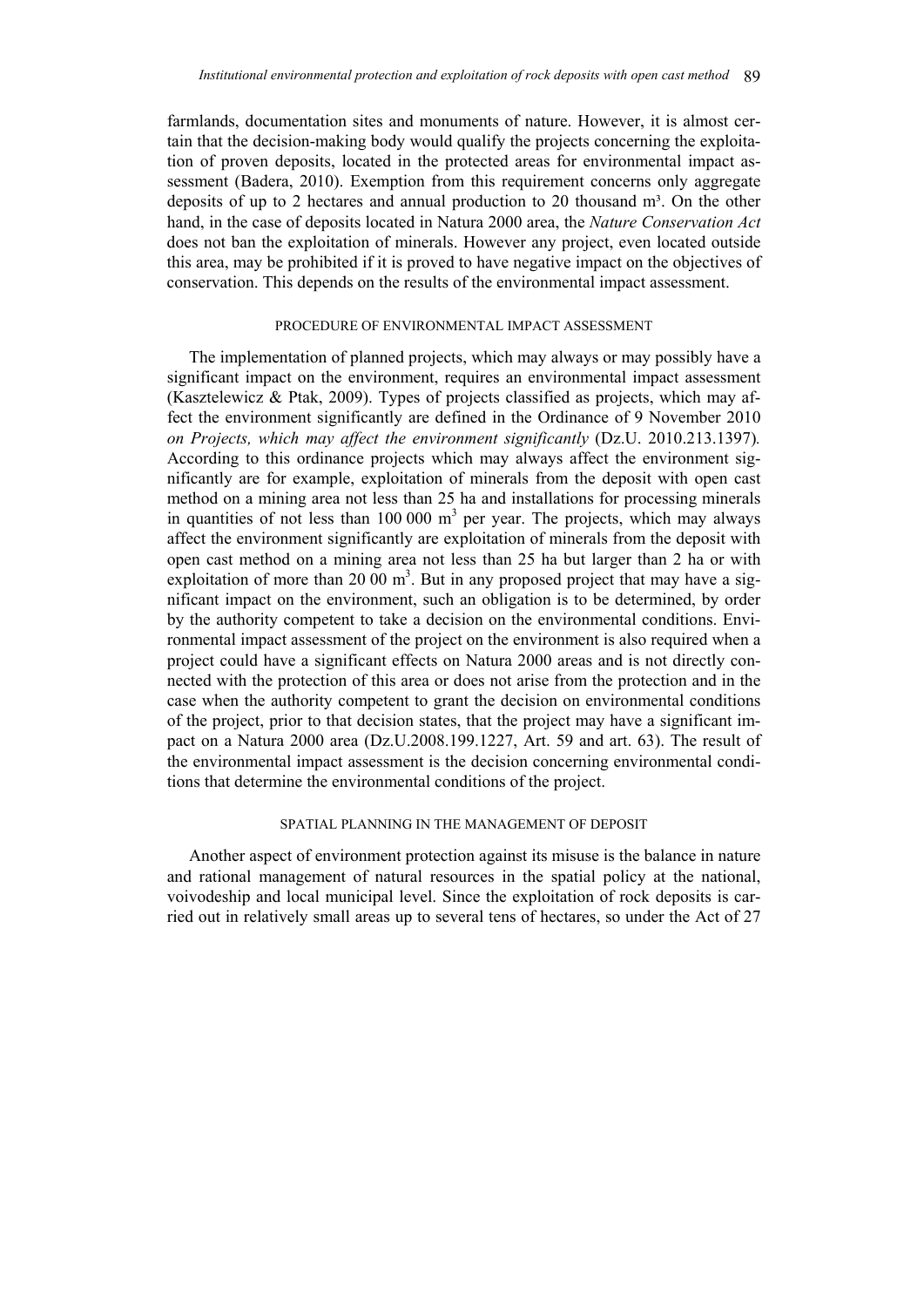March 2003 *on Spatial Planning and Development* (Dz.U.2003.80.717) determination of the purpose of the land, distribution of public investments and identification of development and the conditions of this development are specified in local urban spatial development plan. In case of the lack of a local spatial development plan, the determination of the development and the building conditions shall have the form of decision about the building and development conditions. However, before drawing up a local urban spatial development plan, local municipality is obliged to prepare the *Study of conditions and directions of spatial management plan*, which is not a local legal act, but the study findings are binding for local municipal authorities in the preparation of local plans. The provisions of the aforesaid Act show that the *Study* and the *local urban spatial development plan* should take into consideration conditions related to the occurrence of documented mineral deposits and mining areas, designated under separate legislation (i.e. *The Geological and Mining Law,* Dz.U.2011.163.981); areas for which the local municipality intends to draw up a *local urban spatial development plan*; programs for rational use of the areas, including the areas of mineral exploitation and rational management of farmland and the conditions resulting from the need to prevent soil mass movements and their consequences. In addition, spatial local municipal plan must ensure the balance of nature and rational management of natural resources, determined on the basis of eco-physiographic studies and characteristics of the natural elements and their interrelationships.

According to the *provisions of planning and spatial management*, mineral deposits should be included in the Study and local spatial development plan of the local municipality. However, such area with mineral deposit may be included in the planning documents only when it is documented and the deposit may be considered as a documented deposit at the time of approval of the geological documentation of the deposit. Such approval is a decision by a competent geological administration authority. In case of rock material the geological administration authorities are marshal of the voivodeship (with the help of voivodeship geologist) and district chief executives (with the help of district authority geologists). After approval of the geological documentation, the competent geological administration authority is obliged, in accord with Art. 94 of the Act of June 9, 2011, the *Geological and Mining Law* (Dz.U. 2011.163.981), to send the copy of the decision on the geological documentation to the executive bodies of local government units, for the territories to which the geological documentation applies (Dz.U. 2011.163.981, Art. 94).

Art. 95 of the *Geological and Mining Law* (Dz.U. 2011.163.981), as in previously mentioned acts, provides that the proven reserves of mineral deposits for their protection are included in *Study of conditions and directions of spatial management plan of local municipality, local spatial development plan* and *spatial development plan of voivodeship*. In addition, within two years from the date of approval of the geological documentation, the area of documented mineral deposits is compulsorily introduced into the *Study*. After this date, the voivode introduces a documented area of materials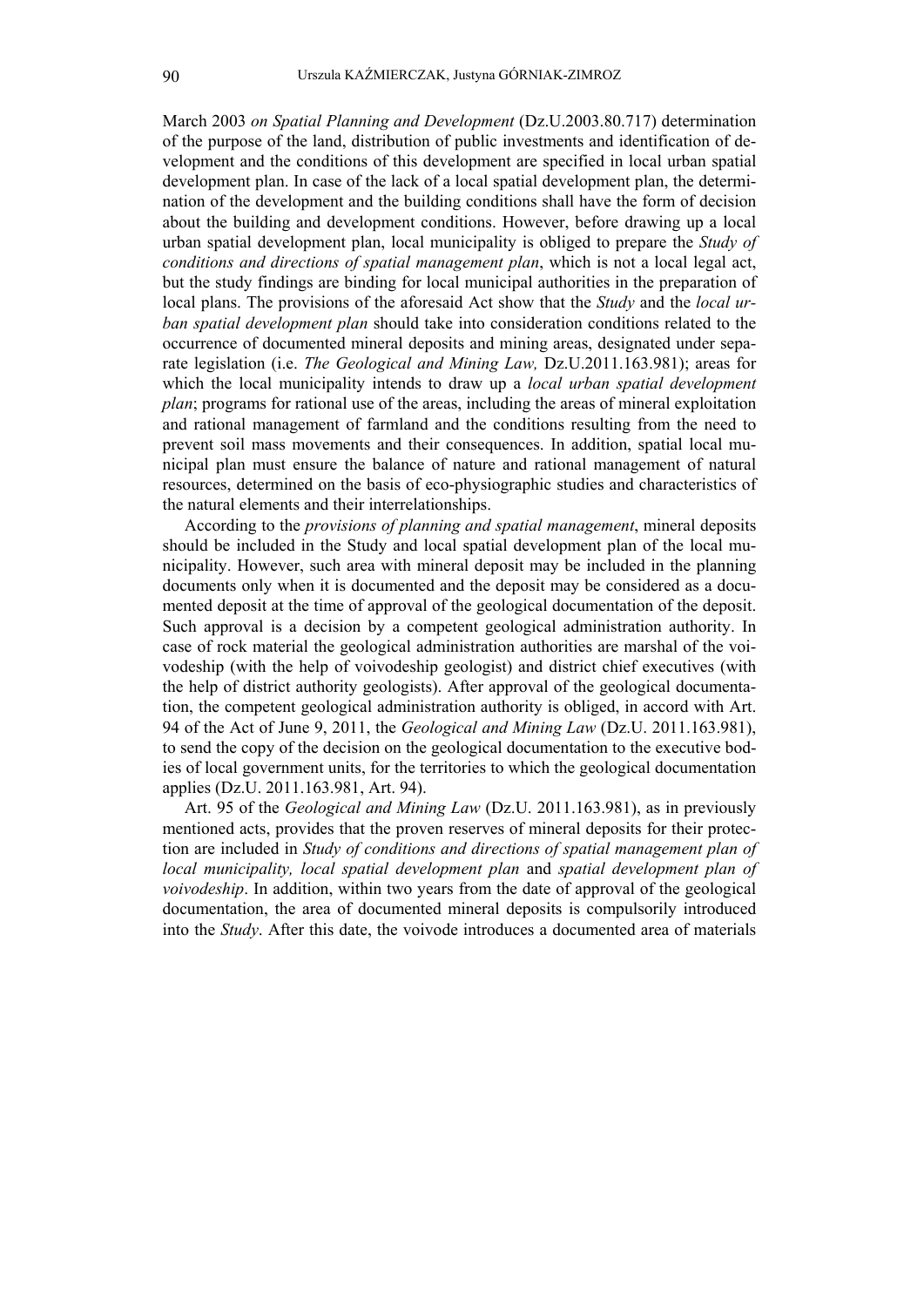for the study of conditions and directions of spatial development and issues a replacement order concerning this issue. A Study conducted in this mode produces legal consequences such as the *Study of conditions and directions of spatial development of the municipality.* 

Provisions and data in *local urban spatial development plan* of municipality are also the conditions for granting a concession to develop the deposit, i.e. the exploitation of minerals. Issuing the concession requires the consent of the competent chief executive of the municipality, mayor, or city president (Dz.U. 2011.163.981, Art. 16.5). Such consultation is based on the *local urban spatial development plan* of the municipality, or in the absence of such plan, this consultation is based on the *Study*. The legislature provides for the possibility of refusal of such concession by the relevant authority, for example if the intended activity would prevent the use of real estate in accord with the purposes specified respectively by the *local urban spatial development plan* or in a case of the absence of *local urban spatial development plan w*ould prevent the use of the real estate as defined in the *Study of conditions and directions of spatial management of the municipality*, or in separate regulations (Dz.U. 2011.163.981, Art. 23.2). Of course, in the absence of relevant provisions in the *Study* or in the *local urban spatial development plan* relevant to the documented deposit, the process of change may be initiated in the provisions of the plan, but change of *Study* or *local spatial development plan of municipality* is carried out in the same manner in which they are adopted (Dz.U.2003.80.717, Art 27). Furthermore, according to Art. 104 sec. 1 of the *Geological and Mining Act* (Dz.U. 2011.163.981), the mining areas shall be considered in the *Study* and *local spatial development plan of municipality*. If the exploitation is expected to have significant effects on the environment, for mining area or a part thereof a *local spatial development plan* may be prepared, which should include environmental protection activities related to determination of facilities or areas for which the protective pillar measure is determined, within the boundaries of which the operations of the mining plant may be prohibited or may be allowed only in a manner ensuring protection of these facilities or areas (Dz.U. 2011.163.981, Art. 104, sec. 5 item 1). The expected environmental effects of the activities specified in the concession shall be defined in the eco-physiographic study prepared for the needs of the study of conditions and directions of spatial management plan of the municipality and on the basis of the deposit management plan (Dz.U.2011.163.981, Art. 104, sec. 3).

### THE CONCESSION FOR THE EXPLOITATION OF DEPOSIT

Exploitation of minerals from deposits in accordance with the provisions of the Act of June 9, 2011, the *Geological and Mining Law* (Dz.U.2011.163.981) may be commenced only after the granting of a concession. To the application referred to in sec.1, the deposit development plan shall be attached, specifying the requirements for the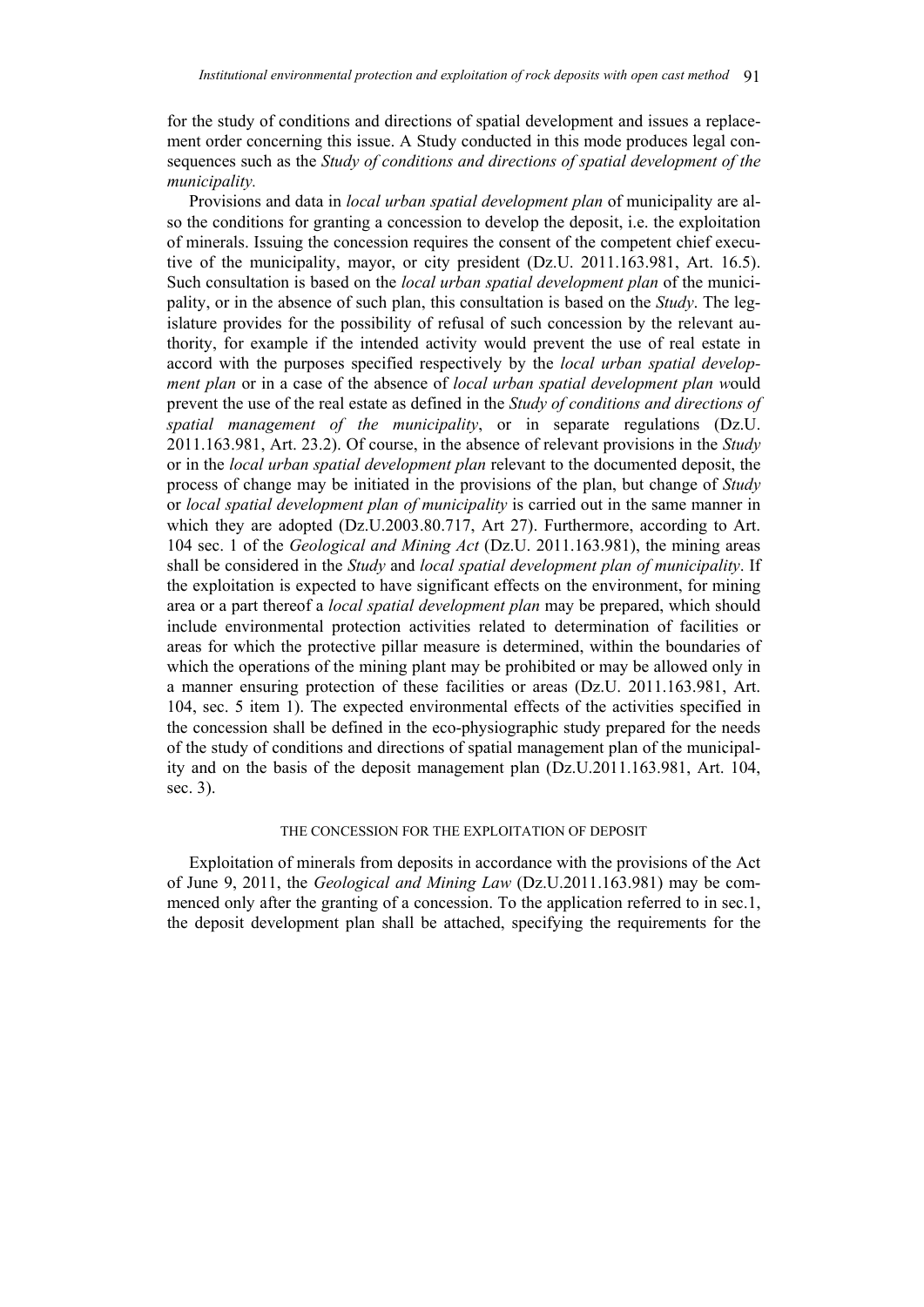rational management of minerals deposit, in particular through a comprehensive and rational use of the main mineral, accompanying minerals and exploitation technology ensuring reduction of the adverse environmental impacts.), and the decision on environmental conditions of the project. This obligation does not apply to exploitation of minerals on a surface of less than 2 hectares or production to  $100\ 000\ \text{m}^3$  per year. In the application for the concession, the expected manner of operation of the mining plant shall be determined, with respect to the requirements of the plan defining the scope of the operation of the mining plant and foreseen mining plant closure method.

The application for granting the concession for exploitation of minerals from deposits should include the following requirements related to environmental protection: the areas covered by specific forms of protection, including nature conservation; the manner of counteracting the negative influence of the intended activity on the environment; information on the designation of real estate, within which the intended activity is to be performed, in particular those provided by local urban spatial development plan or separate provisions. Concessions for exploitation of minerals from deposits shall be granted for a period no shorter than 3 years and not longer than 50 years. The concession shall specify the type and manner of performance of the intended activity, the space, within the boundaries of which the intended activity is to be performed, the validity period of the concession, and the commencement date of activities specified by the concession. The concession may stipulate other requirements on the performance of activities that it covers, in particular general safety and environmental protection. Granting the concession may be subject to establishing collateral to secure the claims that may arise as a result of conducting the activities.

The collateral may in particular take the form of civil insurance of the entrepreneur or bank guarantees. The form of the collateral shall be resolved by the concession authority acting by way of a resolution (Dz.U. 2011.163.981, Art. 28). If the entrepreneur violates the requirements of the Act, in particular concerning environmental protection and the rational development of the deposit, or fails to comply with conditions specified in the concession, including not undertaking the foreseen activity or permanent cessation thereof, the concession authority shall summon it to cease the infringements. (Dz.U.2011.163.981, Art. 37 sec. 1). The legislator also anticipated the situation regarding the revocation of a concession or a statement of its expiration or invalidation for whatever reason. In this case, the hitherto entrepreneur is not exempt from discharging the obligations concerning environmental protection and those related to the closing down of the mining plant (Dz.U.2011.163.981, Art. 39 sec. 1).

It is also worth mentioning that exploitation of minerals from subterranean deposits from beneath inland waters and on the areas exposed to direct or potential flood hazard shall require consultations with the authority competent for water maintenance of the water resources and the opinion of the authority competent for granting *Water Law* permit (Dz.U.2001.115.1229, Art 23 sec. 2). Exploitation of minerals from deposits shall require consent of the head of the municipality (town mayor or city president)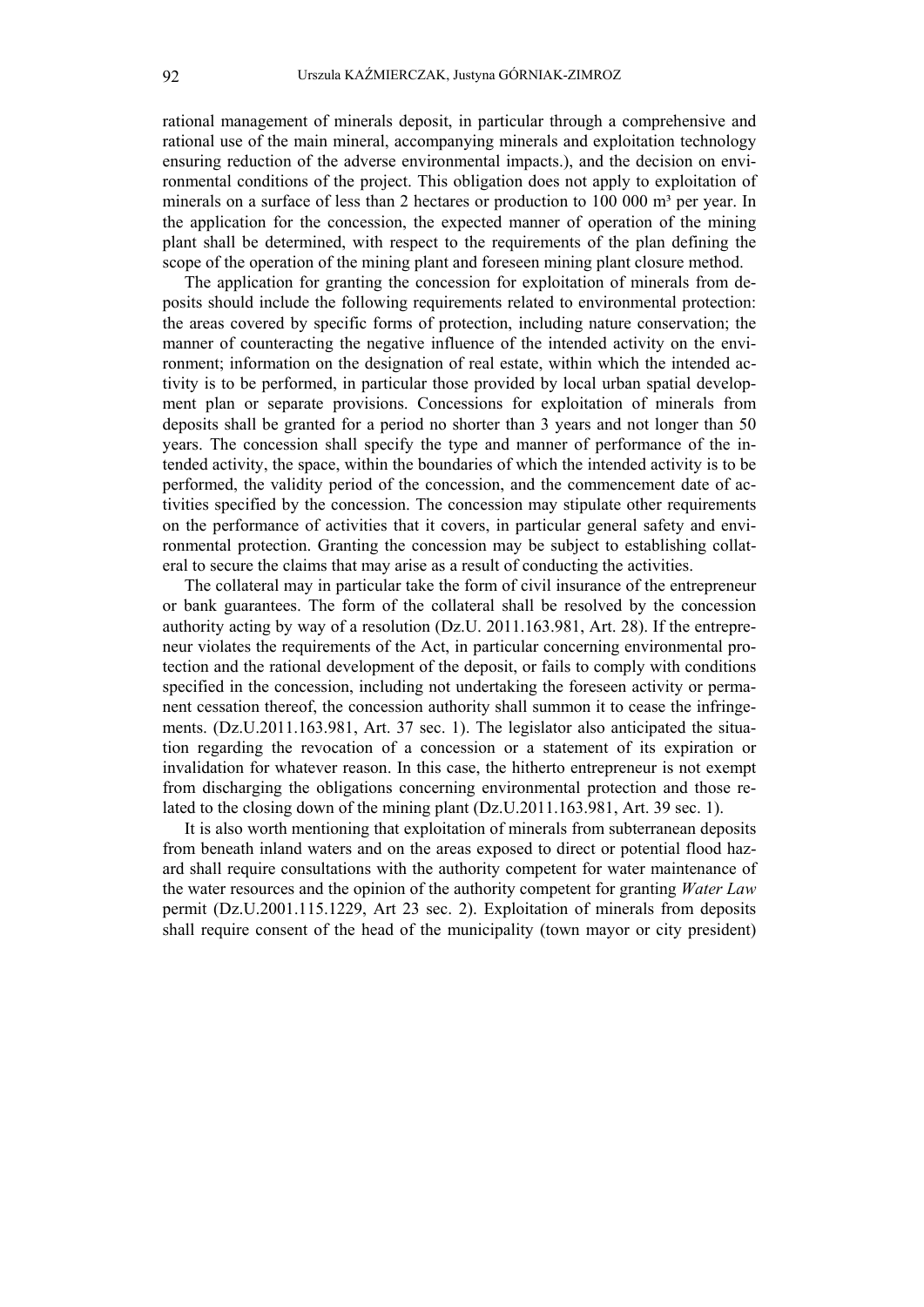competent for the place of the intended activity with the purpose or manner of the use of real estate in accord with the provisions of the local urban spatial development plan (Dz.U.2011.163.981, Art 23). This issue is described in item 2.1.3. of this publication.

#### EXCLUSION OF LAND FROM AGRICULTURAL OR FORESTRY PRODUCTION

Recognition of the boundaries of a mineral deposit in the *Study* and *local spatial development plans* of municipality is not tantamount to the designation of land for mining activities. Only the change of land use and the manner of development, in the *local spatial development plans* are the basis for the exclusion of land from current use and enables mining activities (Dz.U.2003.80.717, Art. 14; Dz.U.1995.16.78, Art. 7 and 11). Art. 111 sec. 1 b (Dz.U.1995.16.78) shows that the application on excluding from agricultural production land classes IV, IVa, IV, V and VI, made from organic soils is binding for the authority permitting the exclusion of land from production, and the decision has a declaratory form. Exemptions shall be made in *local spatial development plans* by decision. Change of use of agricultural land, which is agricultural of land classes I-III, for which the area designated for such a purpose is of more than  $0.5$ ha, requires the consent of the minister responsible for rural development and designation of forest areas owned by the State for non-forest purposes requires the consent of the minister responsible for environment or person authorised by him, and the opinion and consent of the voivodeship marshal, expressed at the request of the executive officer or mayor of municipality/mayor/president of the city and also opinion of the Chamber of Agriculture. The mayor of the municipality/mayor/president of the city attaches to the application for the forest land owned by the State, the opinion of the Director of the Regional Directorate of State Forests and to the application for the land in national parks - the opinion of the Director of the park. In case of approval of the Minister and designation of agricultural and forest land for non-agricultural and nonforest purpose an entry must be maiden the local spatial development plans at the request of the chief executive / mayor / president. Such application shall contain such variant solutions for land reclamation and development of land during and after the industrial activity, including the costs and losses incurred by agriculture and forestry industry – if land for mining related purposes investments has an area of over 10 hectares.

Exclusion from production of any agricultural land of mineral and organic origin, belonging to classes I, II, III, IIIa, IIIb, and agricultural classes IV, IVA, IVB, V and VI, of organic soils and also land referred to in art. 2 sec. 1 item 2–10 (Dz.U. 1995.16.78) intended for non-agricultural purpose and forest may follow issuing the decision approving this exclusion, which includes the obligations relating to the exclusion and issued after the effective exclusion of land from production (Dz.U. 1995.16.78, Art. 11 item 3). Application for exemption from agricultural production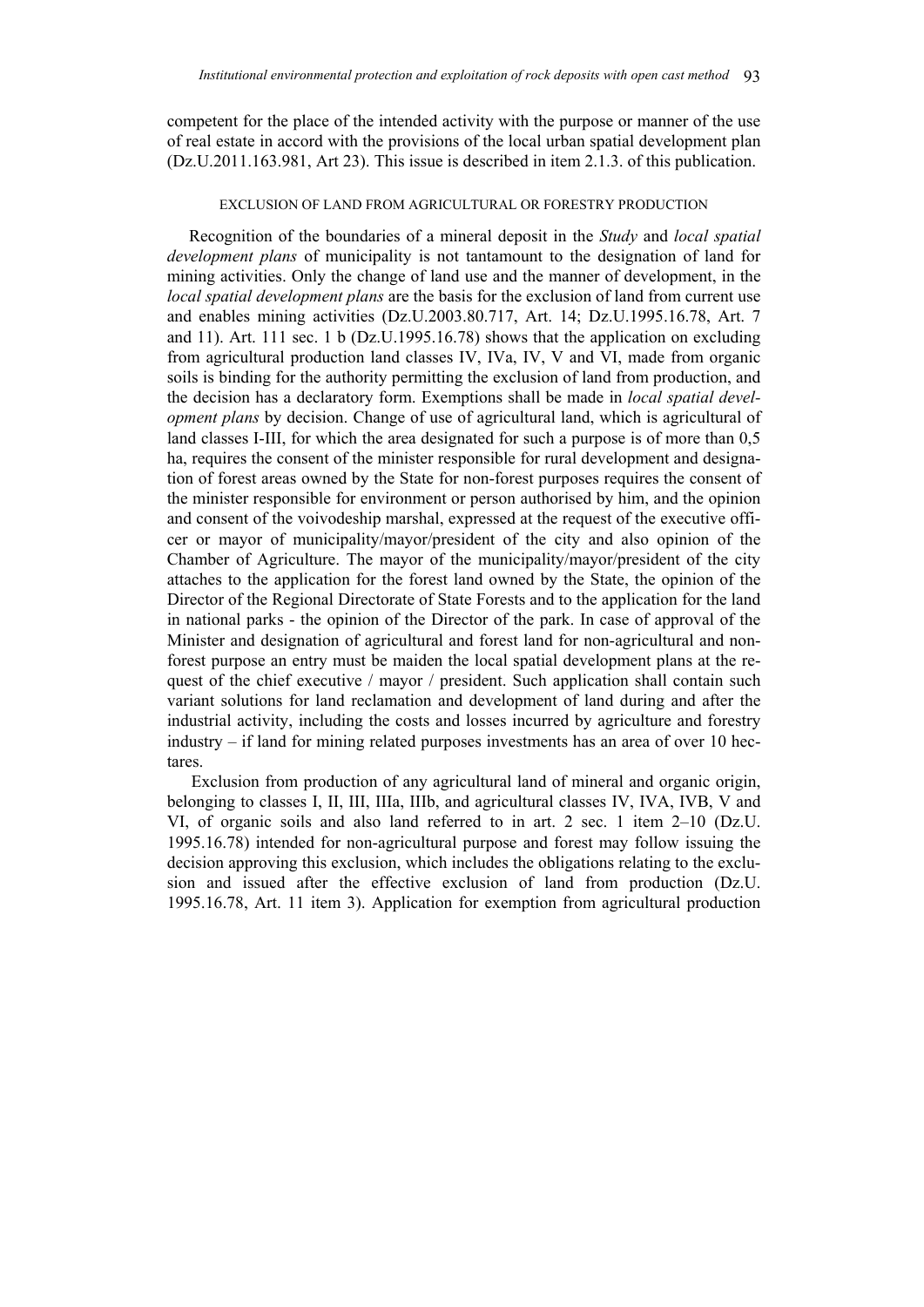land of classes IV, IVA, IVB, V and VI, of organic soils is binding, and the decision is a declaration.

A person granted permission for the exclusion of land from production, is obliged to pay the amount due and the annual fees from the date of actual exclusion of land from agricultural production, and in relation to forest land is obliged to pay additional one-off compensation in the event of premature felling. The sum of one-off compensation for premature felling of the stand is the difference between the expected value of the stand at mature felling, set in the forest management plan, and the value at the time of felling. In younger stands, where one cannot have assortments of wood, it is the value of the compensation costs for the establishment and maintenance of stands. The minister responsible for the environment shall define, by regulation, the detailed rules for determining the one-off compensation for the premature felling of stand, taking into account the value of forests, density of stand at the age of actual felling, the stand area and the current selling price of  $1 \text{ m}^3$  of wood.

An owner, who, within 2 years renounces in whole or in part from the right to the exclusion of land from agricultural production, receives return of the payment, which he paid, according to the area of land not excluded from production (Dz.U.1995.16.78, Art. 12 item 2). Charges for exemption from production of 1 ha of agricultural land referred to in Art. 2 sec. 1 item 1, 3 and 5 (Dz.U.1995.16.78) are shown in Table 2.

| Arable land and orchards, under buildings and<br>facilities in farms and under tree-covered and bush-<br>covered areas, including the areas under anti-wind<br>belts and anti-erosion devices |               | Permanent meadows and pastures, under buildings<br>and facilities in farms and under tree-covered and<br>bush-covered areas, including the areas under anti-<br>wind belts and anti-erosion devices |               |  |  |
|-----------------------------------------------------------------------------------------------------------------------------------------------------------------------------------------------|---------------|-----------------------------------------------------------------------------------------------------------------------------------------------------------------------------------------------------|---------------|--|--|
| Class                                                                                                                                                                                         | Charge<br>PLN | Class                                                                                                                                                                                               | Charge<br>PLN |  |  |
| Agricultural land of mineral and organic origin                                                                                                                                               |               |                                                                                                                                                                                                     |               |  |  |
| I                                                                                                                                                                                             | 437175        | L and Ps I                                                                                                                                                                                          | 437175        |  |  |
| П                                                                                                                                                                                             | 378885        | L and Ps II                                                                                                                                                                                         | 361398        |  |  |
| IIIa                                                                                                                                                                                          | 320595        | L and Ps III                                                                                                                                                                                        | 291450        |  |  |
| IIIb                                                                                                                                                                                          | 262305        |                                                                                                                                                                                                     |               |  |  |
| Agricultural land of organic origin                                                                                                                                                           |               |                                                                                                                                                                                                     |               |  |  |
| IVa                                                                                                                                                                                           | 204015        | L and Ps IV                                                                                                                                                                                         | 174870        |  |  |
| IVb                                                                                                                                                                                           | 145725        | Ł V                                                                                                                                                                                                 | 145725        |  |  |
| V                                                                                                                                                                                             | 116580        | Ps V                                                                                                                                                                                                | 116580        |  |  |
| VI                                                                                                                                                                                            | 87435         | L and Ps VI                                                                                                                                                                                         | 87435         |  |  |

Table 2. Charges for exemption from the production of 1 ha of agricultural land (Dz.U.1995.16.78, Art. 12 item 7)

Charges for exemption from production of one hectare of forest without stand are shown in Table 3. Charges and annual fees for the exclusion of forest from production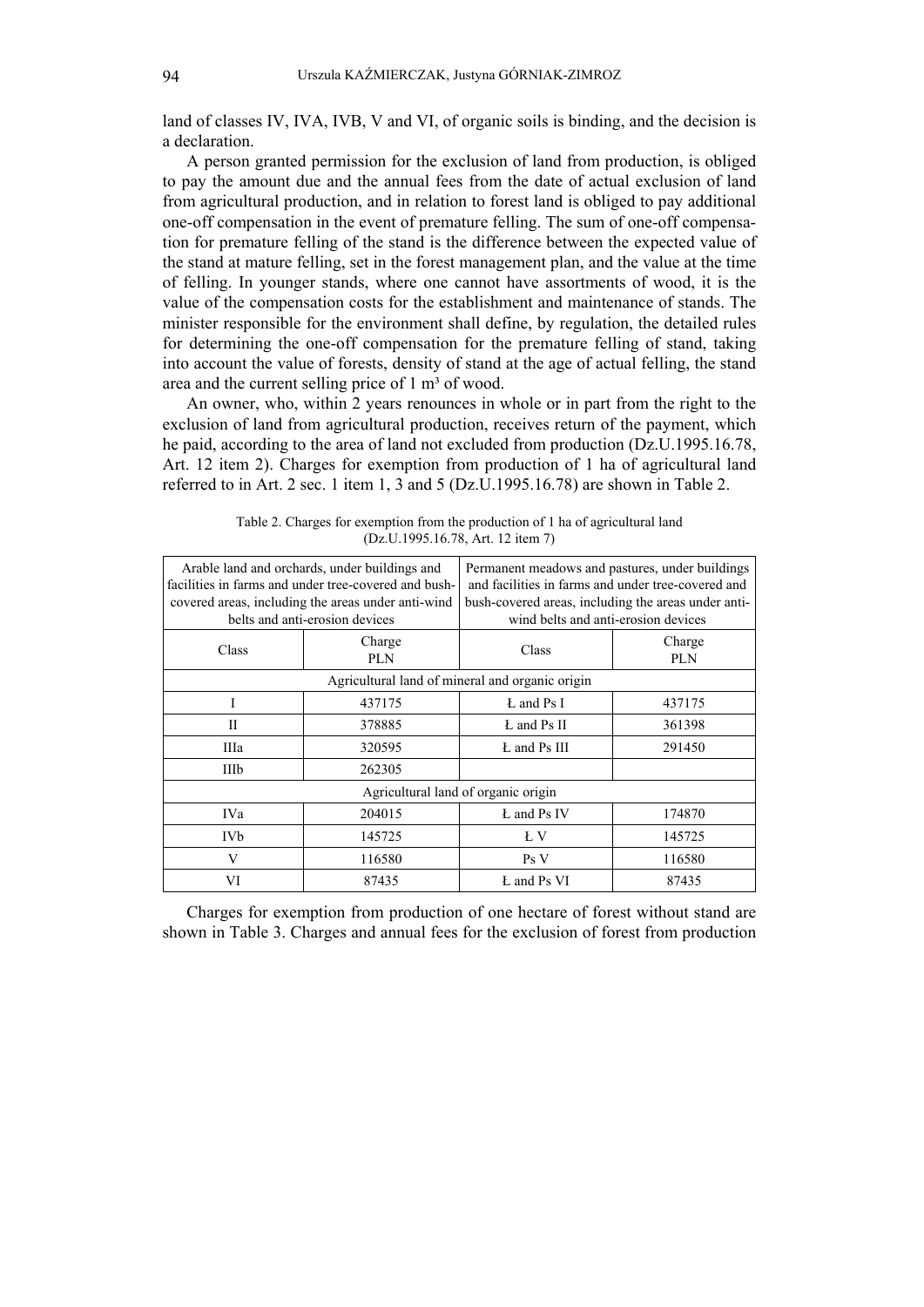in the protected forest are higher by 50% from fees and charges referred to in Table 2 (Dz.U.1995.16.78, Art. 12 sec.12).

The charges shall be paid within 60 days from the date on which the decision becomes final (Dz.U.1995.16.78, Art, 12 item 3), and an annual fee for given year shall be paid on or before June 30 of that year, regarding the amount for agricultural land determined on the basis of art. 12 item 7 (Dz.U. 1995.16.78, Art. 12 sec. 14 item 1), and in respect of forest land it shall be taken as the basis the price of  $1 \text{ m}^3$  of wood, used during imposing of forest tax in a given year (Dz.U. 1995.16.78, Art. 12 sec. 14 item 2).

| Item | Type of forest site                                                                      | Equivalent of the price for $1 \text{ m}^3$ of wood<br>by Central Statistical Office |
|------|------------------------------------------------------------------------------------------|--------------------------------------------------------------------------------------|
|      | Forests: fresh, damp, riparian and mountain, alder<br>ash forest and mountain ash forest | 2000                                                                                 |
| 2    | Mixed forests: fresh, damp, swampy, upland,<br>mountain and alder forest                 | 1500                                                                                 |
|      | Mixed ancient forest: fresh, damp, swampy, upland<br>and mountain                        | 1150                                                                                 |
| 4    | Mixed ancient forest: fresh, damp, mountain                                              | 600                                                                                  |
|      | Ancient forests: dry and swampy                                                          | 250                                                                                  |

Table 3. Charges for exemption from the production of one hectare of forest (Dz.U.1995.16.78, Art. 12 item 117)

#### THE USE OF WATER

The Act of 18 July 2001 *Water Law* (Dz.U. 2001.115.1229) regulates water management in accord with the principle of sustainable development. The provisions of this Act in relation to mining activities are used for mine drainage, releasing sewage into water or soil and extraction of stone, gravel, sand and other materials from surface water (Dz.U.2001.115.1229, Art. 31). Sewage includes water from the dewatering of mines (Dz.U.2001.115.1229, Art. 9 par. 14 letter e).

Use of water consists of common, ordinary or special use. Extraction of stone, gravel, sand from water of the sea, internal waters and internal waters of the Gulf of Gdansk and the waters of the territorial sea and mountain streams under the art. 37 is a special use beyond the common or ordinary use (Dz.U. 2001.115.1229, Art. 34 sec.3 item 1, 3), which may be implemented after obtaining the consent of the water owner, in places designated by the municipality council by resolution (Dz.U. 2001.115.1229, Art. 34 sec. 4). As for an area with special flood hazard, it is prohibited to locate new undertakings, which could have significant effects on the environment (Dz.U. 2001.115.1229, Art. 40 sec. 1 item 3). The regional director of the Water Management Board, by decision, may waive the above prohibition, determining the conditions nec-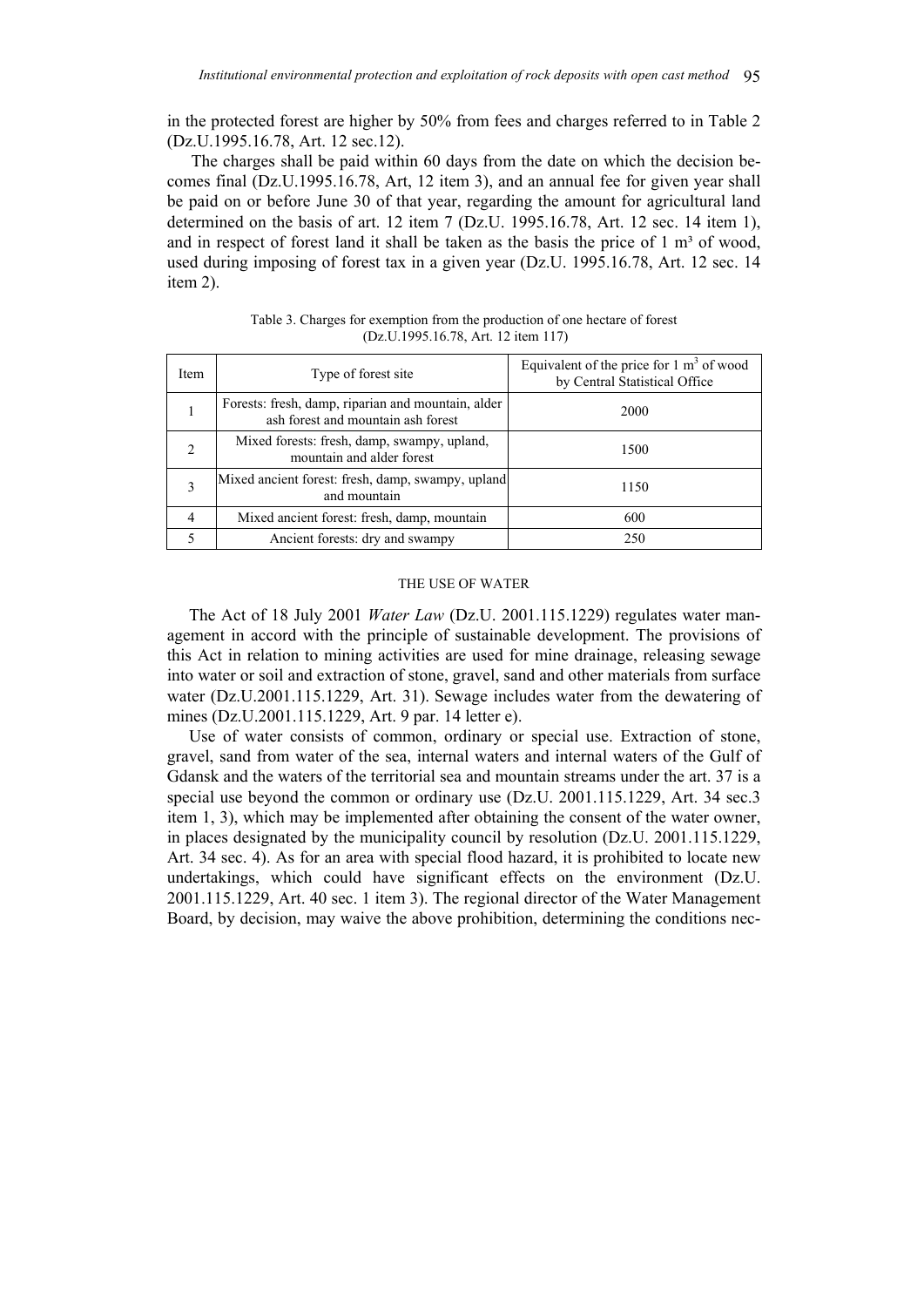essary for the protection of water quality, if this decision would not cause a threat to the quality of water in case of flooding (Dz.U.2001.115.1229, Art. 40 sec. 3). However, in the areas of direct protection of groundwater and surface water intakes, it is completely prohibited to use land for purposes other than the exploitation of water (Dz.U. 2001.115.1229, Art. 53 sec. 1). In areas of indirect protection of groundwater and surface water intakes, it may be prohibited or restricted to conduct of construction works and other activities that reduce the usefulness of water from these intakes or the performance of intakes, including the extraction of stone, gravel, sand and other materials (Dz.U. 2001.115.1229, Art. 54, sec. 2 and 6) and in the areas of preservation of inland water reservoirs it can be prohibited to locate investments which can have significant effects on the environment (Dz.U. 2001.115.1229, Art. 59, sec. 2).

In the case of a special use of water, extraction of stone, gravel, sand and other materials and their storage – in areas with special flood hazard and in case of discharge of sewage into water or soil, it is required to obtain a water permit. However, the Act provides for an exception to this rule in cases where drainage of facilities or building excavations creates a depression that does not extend beyond the boundaries of the site of the area, which is owned by the plant (Dz.U.2001.62.627, Art. 124). Water permit is issued by decision for a limited duration. And so in the case of a particular use of water, this period cannot exceed 20 years and in case of discharging of sewage into water or soil, this period cannot exceed 10 years (Dz.U.2001.62.627, Art. 127).

#### EXPLOITATION OF THE DEPOSIT

The operation of the mining plant is conducted on the basis of a mining plant operation plan. The plan of the mining plant operation shall be prepared by the entrepreneur and this plan specifies: the organisational structure of the mine (by indicating in particular the positions of management and operation supervision), specific activities necessary to ensure: performing the activities covered by the concession, public safety, fire safety, the safety of persons residing in the mining plant, rational management of mineral deposit, protection of the environment, protection of buildings and prevention of damage and repair (Dz.U.2012.0.372, Art. 108 sec. 1 and 2). Specific requirements for the content of the mining plant operations plan and plan for mining plant closure (closure of a designated part thereof), differentiating them according to the nature and methods of activity and taking into account the specific activities carried out within the boundaries of the Polish marine areas are defined in the Regulation of the Minister of Environment of 16 February 2012 on mining plant operational plans (Dz.U.2012.0.372).

However, an entrepreneur who has been granted a concession for exploitation of minerals, except for areas of less than two hectares, or with extraction of up to 100 000 m<sup>3</sup> per year, is obliged to have geological survey documentation, update and supplement it during progress of works. The geological survey documentation includes: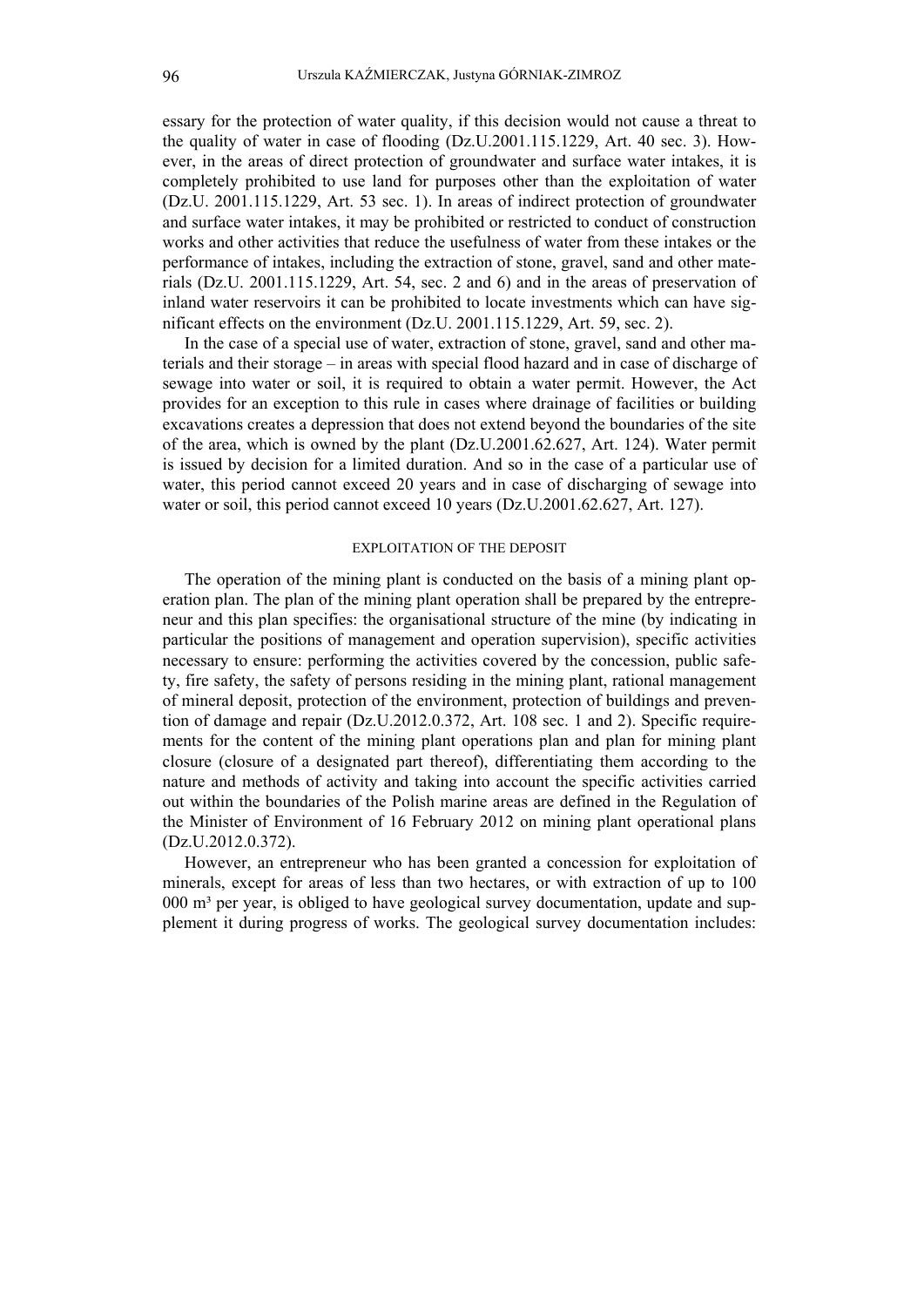survey documentation, calculations documentation, mapping documentation presenting the current geological and mining situation of mining plant and also the condition of space within the boundaries of the mining area. (Dz.U.2011.163.1397, Art. 116, sec. 1), which are set out in detail in the Regulation of the minister responsible for environment on 22 December 2011 on geological-survey documentation (Dz.U. 2011.291.1713). In addition, the competent mining supervision authority may, by decision, require the preparation of additional documents included in the survey geological documentation if during the mining operations would be taken activities necessary to: prevent natural hazards, inspection of the rational management of mineral deposits resources during the process of its exploitation, prevent damage to the environment as a result of mining operations, land reclamation and land use after cessation of mining activities (Dz.U.2011.291.1713, Art 116 item 6 points 2, 4, 5, 7).

#### LIQUIDATION OF MINE PLANT- RECLAMATION OF POST- MINING AREAS

The final stage of management of deposit is the stage when the deposit has been exhausted. The mining entrepreneur is legally obliged to close the mine plant, reclaim and manage the land after the exploitation of the deposit. The area must be reclaimed and ready for development so it can be used for the purposes determined in the *local spatial development plans* of the municipality in accord with art. 4 of the *Planning and Spatial Management Law* (Dz.U.2003.80.627)*.* Here the situation is complicated because it is important to determine the function, this area is to serve in the future. These functions should be included in the *Study*, and *local spatial development plans* of municipality.

Definition of such functions is often very difficult because the time of exploitation of minerals sometimes even spans decades and during this time social, economic and political conditions and circumstances can change. In addition, the basic problem is to determine the appropriate time when the entrepreneur is to ask for the decision determining the direction of rehabilitation. The law does not specify this time precisely, resulting in postponing this duty until the completion of exploitation of the deposit.

Analysing the *Geological and Mining Law* (Dz.U.2011.163.981) in the case of mining plant closure, in whole or in part, the entrepreneur is obliged to secure or eliminate the excavation and mining equipment, installations and facilities of a mining plant, secure the unused part of a mineral deposit, secure the adjacent mineral deposits, take the necessary measures to protect the excavation of adjacent mining plants, take necessary measures for environmental protection and land reclamation after mining activities. (Dz.U.2011.163.981, Art. 129 item 1). The mine closure is carried out under the provisions of the mining plant operations plan (Dz.U.2011.163.981, Art 129 item 3), and the rehabilitation of land after mining activities shall be carried out under the Act of 3 February 1995 *on the protection of agricultural and forestry lands*  (Dz.U.2004.121). The Act in section 5 regulates the issues of restoration and devel-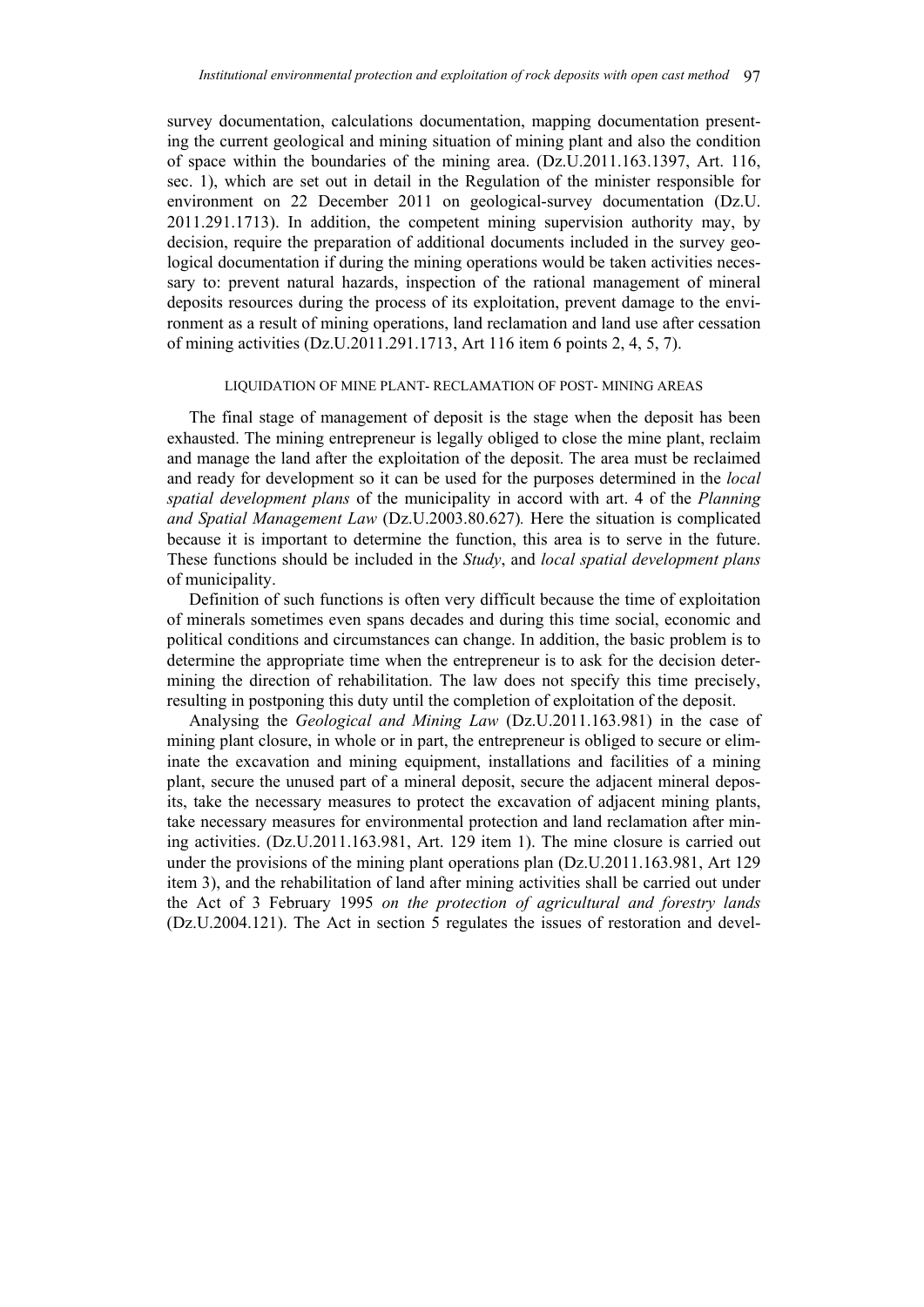opment of land. And so, according to its provisions the reclamation and development of land is planned, designed and implemented at all stages of industrial activity, for example in relation to the management of deposit (Dz.U.2004.121, Art 20 item 3). Land reclamation is carried out when these areas become, fully, partially or for a specified period redundant for industrial activity and this reclamation ends no later than five years from the discontinuation of the activities (Dz.U.2004.121, Art 20 item 4).

The authority, competent to issue decisions on rehabilitation and management of the land is the district chief executive, who in respect of land affected by mining activity, after obtaining the opinion of the Director of the relevant Regional Mining Authority, and in respect to the proposed forest land reclamation, after obtaining the opinion of the Director of the Regional Directorate of State Forests or the director of the National Parks and the chief executive of municipality/mayor/city president (Dz.U.2004.121, Art. 22 item 2).

Decisions on land reclamation and development specify the following issues: the degree of reduction or loss of value of land, established on the basis of expert opinions, the person obliged to reclaim land, direction and time period for the reclamation and recognition of completion of restoration. In addition, those persons obliged to recultivate the land are required to notify the district chief executive on or before February 28 of each year of the changes to the land in the previous year (Dz.U.2004.121, Art 22). This Act also provides for restrictions in relation to the non-execution of provisions relating to land reclamation. Monitoring of the performance of reclamation obligation includes checking at least once a year the conformity of documentation for reclamation of the land with activities carried out, especially the technical requirements and deadlines, with particular emphasis on the obligation to complete reclamation within five years after cessation of industrial activities (Dz.U.2004.121, Art. 27). In the event of default on the obligation concerning the land reclamation, shall be determined, by decision, an annual payment of the equivalent of the annual fee for the proportion in which there has been a reduction of the land value by the entity responsible for the rehabilitation. This payment shall be transferred to a separate bank account of the management of the voivodship office or of the Forest Fund. The values shown in the Tables 2 and 3 are used to determine the amount of the annual fee for downgrading of the land. In case of failure to complete the reclamation of damaged areas during the five years following the end of the industrial activities, a penalty is imposed in the form of an annual fee increased by 200% from the date on which the restoration should be completed (Dz.U.2004.121, Art. 28). Of course, these fees may not be included in the operating expenses of persons who must pay these charges. Also if the charges relate to organisational units, the heads of these units shall be fined the sum of their remuneration for the last 3 months (Dz.U.2004.121, Art. 29).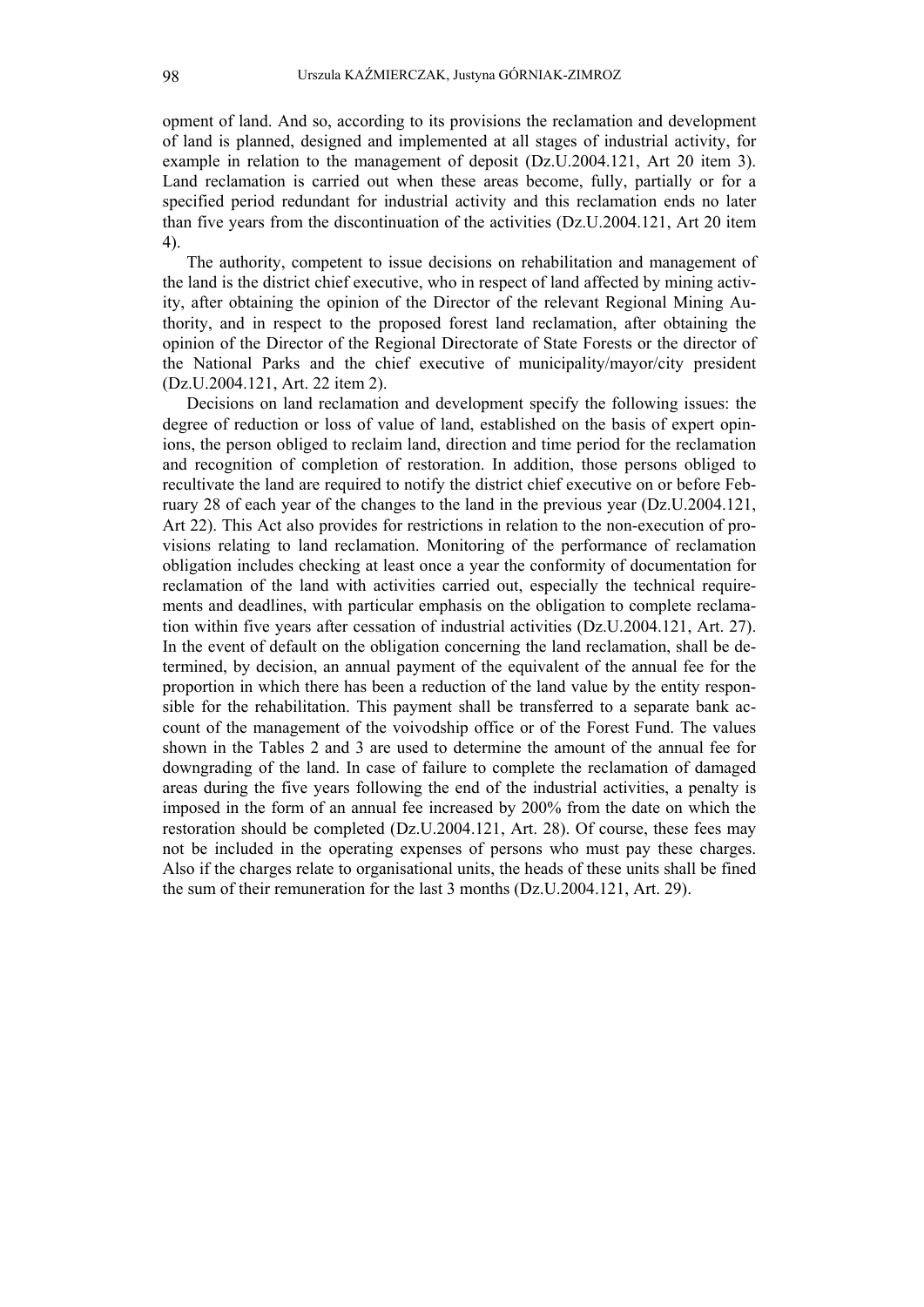#### MINING DAMAGES

Another issue concerning the protection of the environment within the management of the deposit is the concept of mining damages. *Geological and Mining Law* (Dz.U.2011.163.981) determines that the liability for damages shall be borne by the entrepreneur leading mining plant operations and the restoration to the previous condition may be through delivering land, buildings, equipment, premises, water or other goods of the same type.

Redressing damage to agricultural land or a forest or land damaged as a result of a mining plant activity, occurs in a manner determined by the provisions on the protection of these lands. The obligation of restoration to the previous condition rests on the entity responsible for the damage. An aggrieved party, with the consent of the entity responsible for the damage, may perform the obligation in return for a suitable sum of money (Dz.U.2011.163.981, Art. 146 and 147).

## **SUMMARY**

This article examines the legal considerations relating to the impact of management of deposits on individual elements of the environment such as: protected areas, underground water, soil and forests. Management of mineral deposits has been analysed from the stage of identifying and making the deposit available, through the steps of obtaining the concession for its exploitation, exploitation and liquidation, which means rehabilitation and development of land after the time when mining plant is ceased. Mining activities carried out in different stages should be carried out while ensuring efficient extraction and development of mineral deposits (including accompanying minerals) and in an economically reasonable manner with measures, which reduce the negative impact on the environment.

The paper also shows that, despite the prohibition of excavation of mineral deposits located in protected areas, mining activities are possible in these areas. However, it requires the demonstration of absence of adverse effects of the operation on the various elements of the environment, using the procedure of environmental impact assessment, resulting in the decision on environmental conditions, setting out in detail the environmental aspects of the implementation of the proposed project.

#### ACKNOWLEDGMENTS

*This article was financed as a part of the project "Strategies and Technological Scenarios of Development and Use of Rock Deposits", which is co-financed by the European Regional Development Fund as a part of the Innovative Economy Operational Programme and with the research projects no S40050 and S40098.*